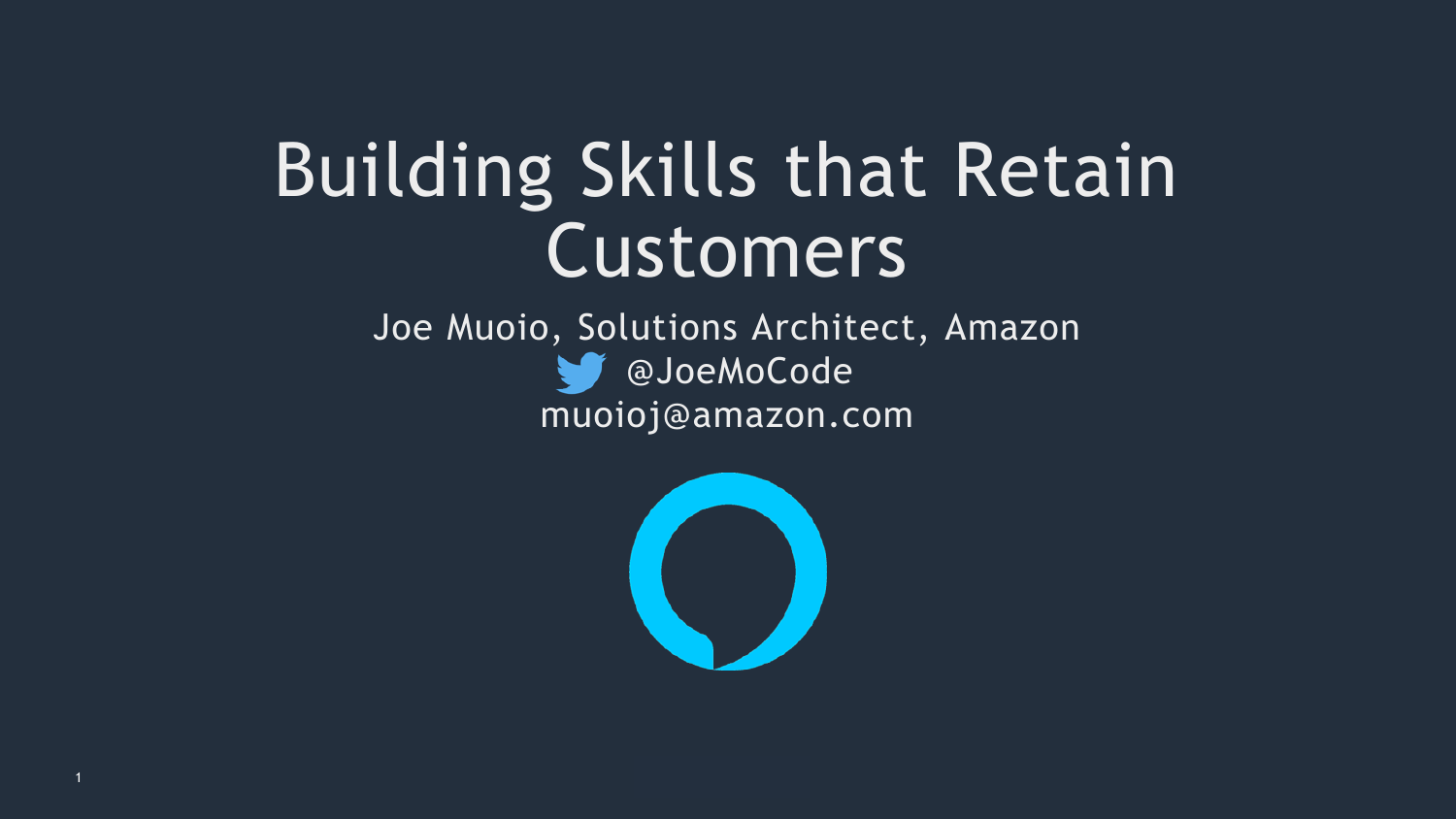## Retention is a reflection of skill quality

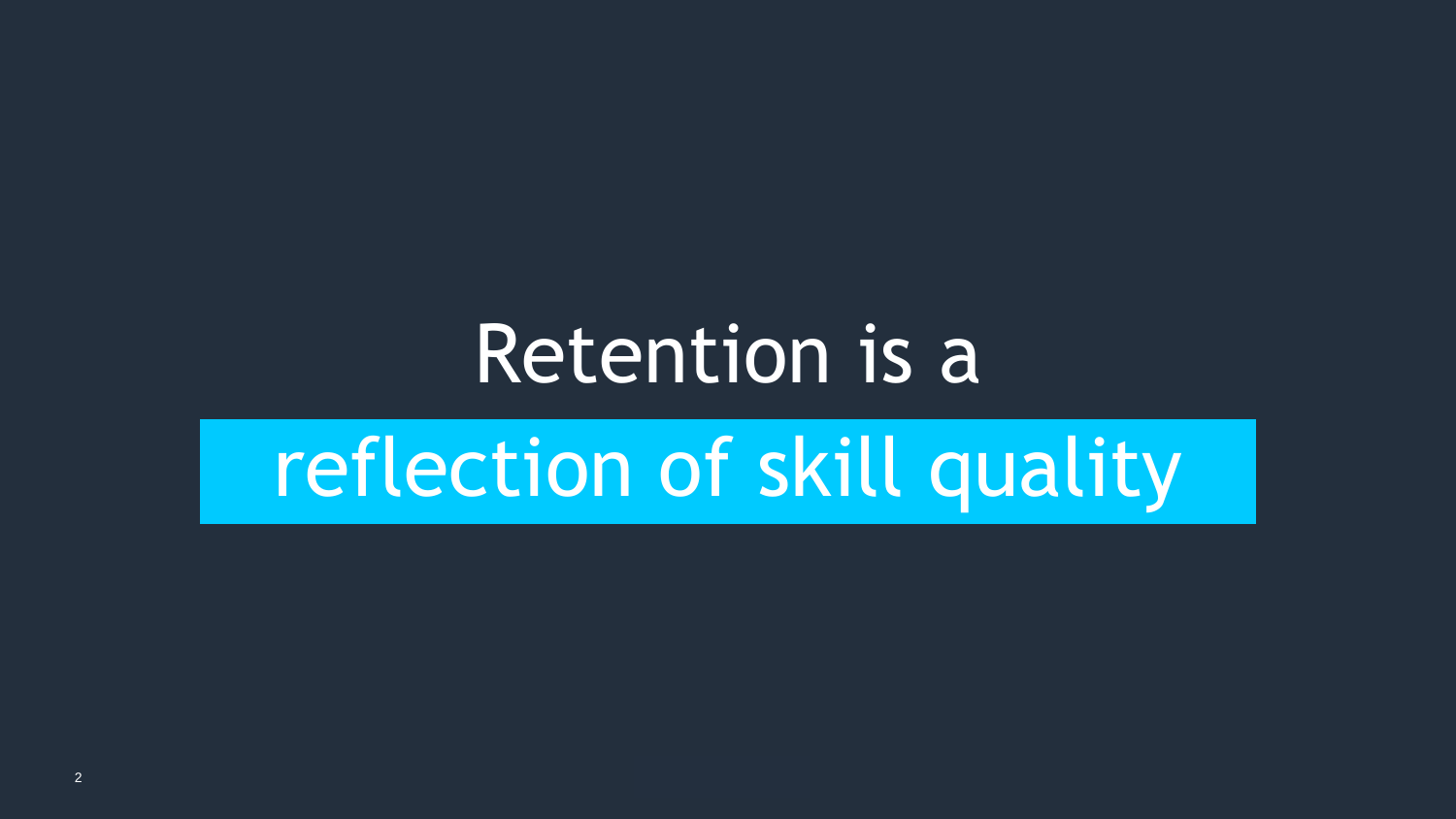

#### Driving Retention

Starts at the beginning…

…and should never stop It's never too late to start!!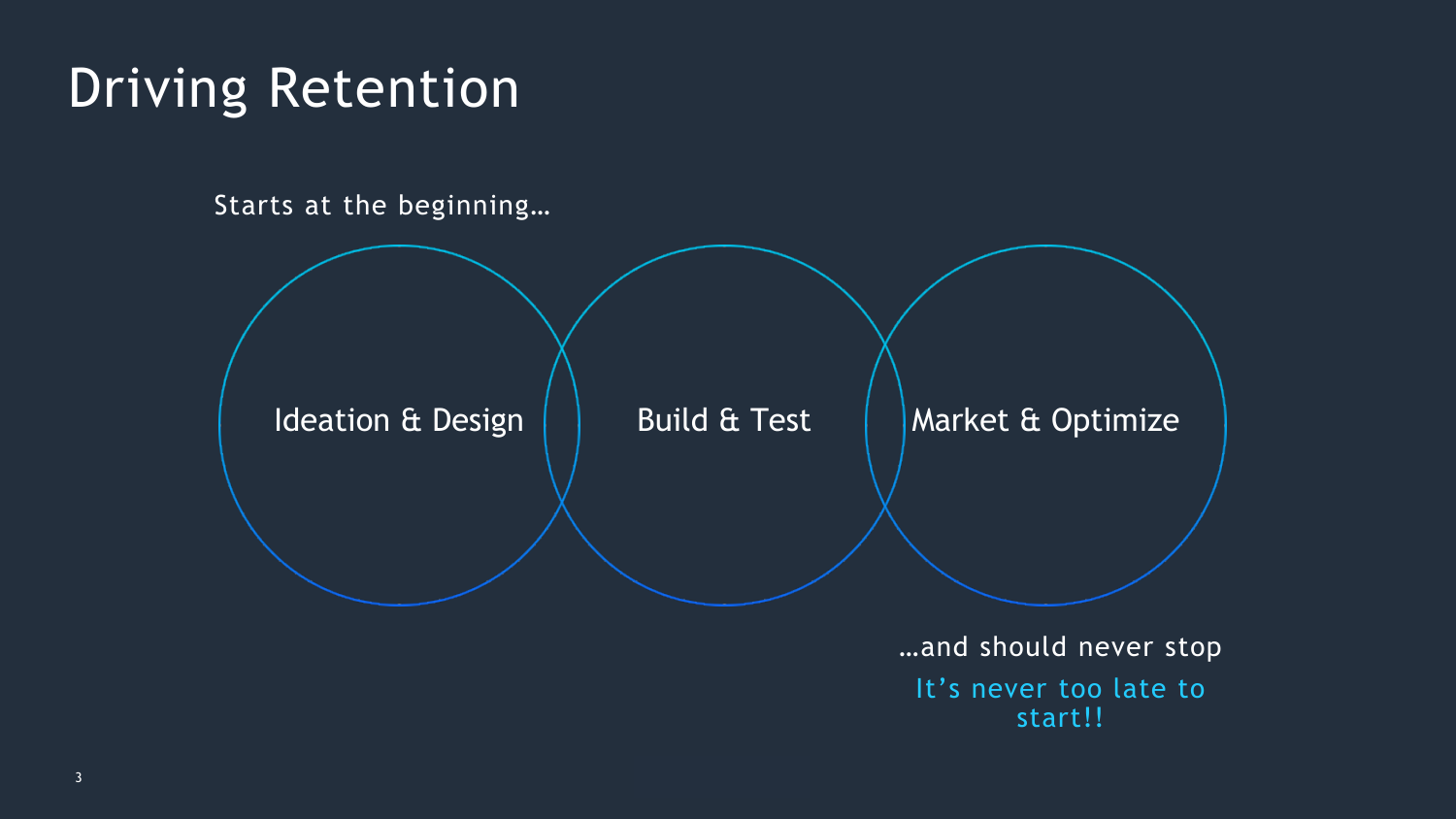#### Low friction

#### High-quality content

## Mechanisms that prompt repeat usage





#### Three Characteristics of a Successful Skill



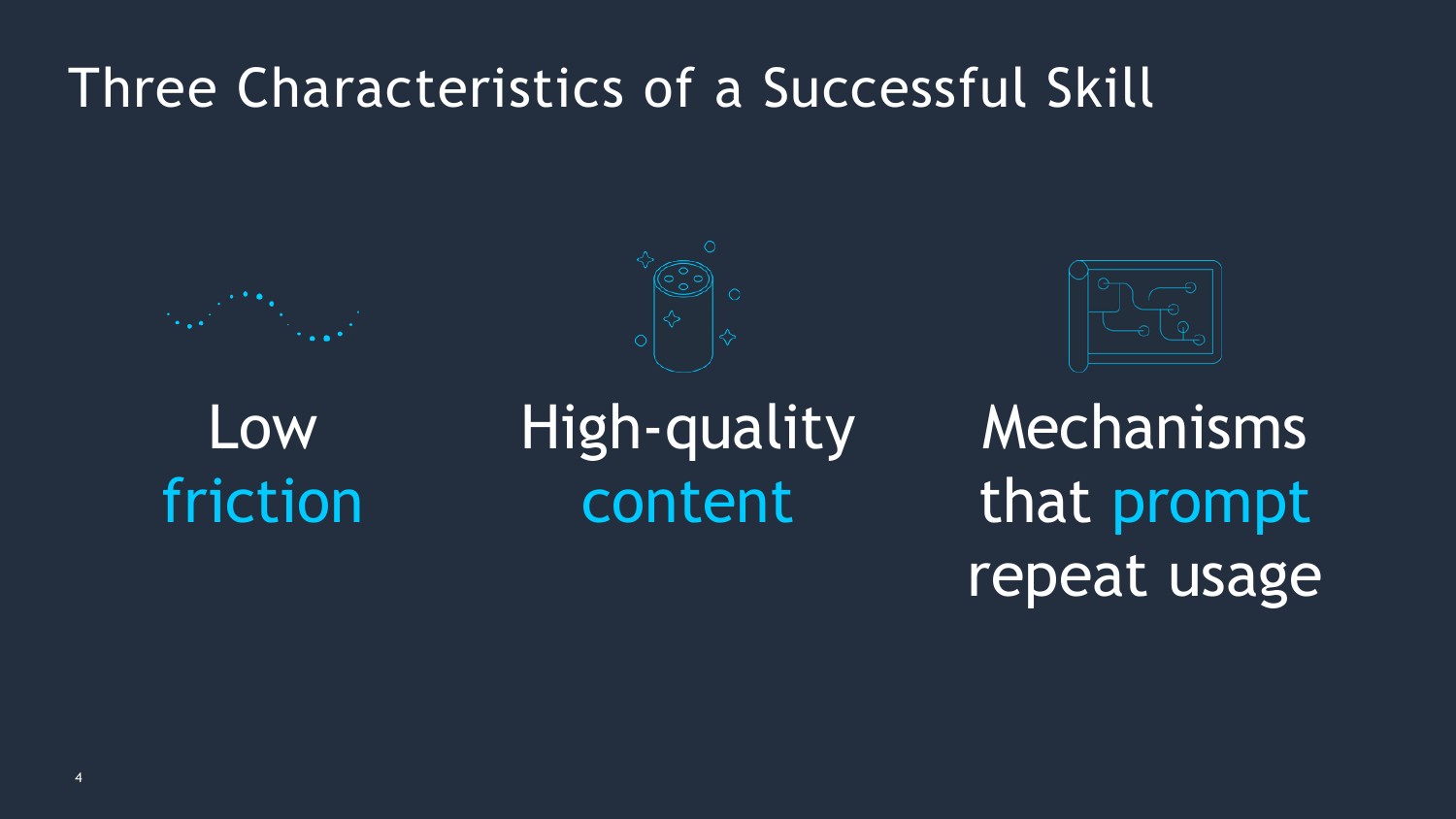

The Fogg Behavior Model shows the necessary conditions for a user to take an action when three factors are involved: Motivation, Ability, and Prompts

#### Behavior Design

Source: BehaviorModel.org <sup>5</sup>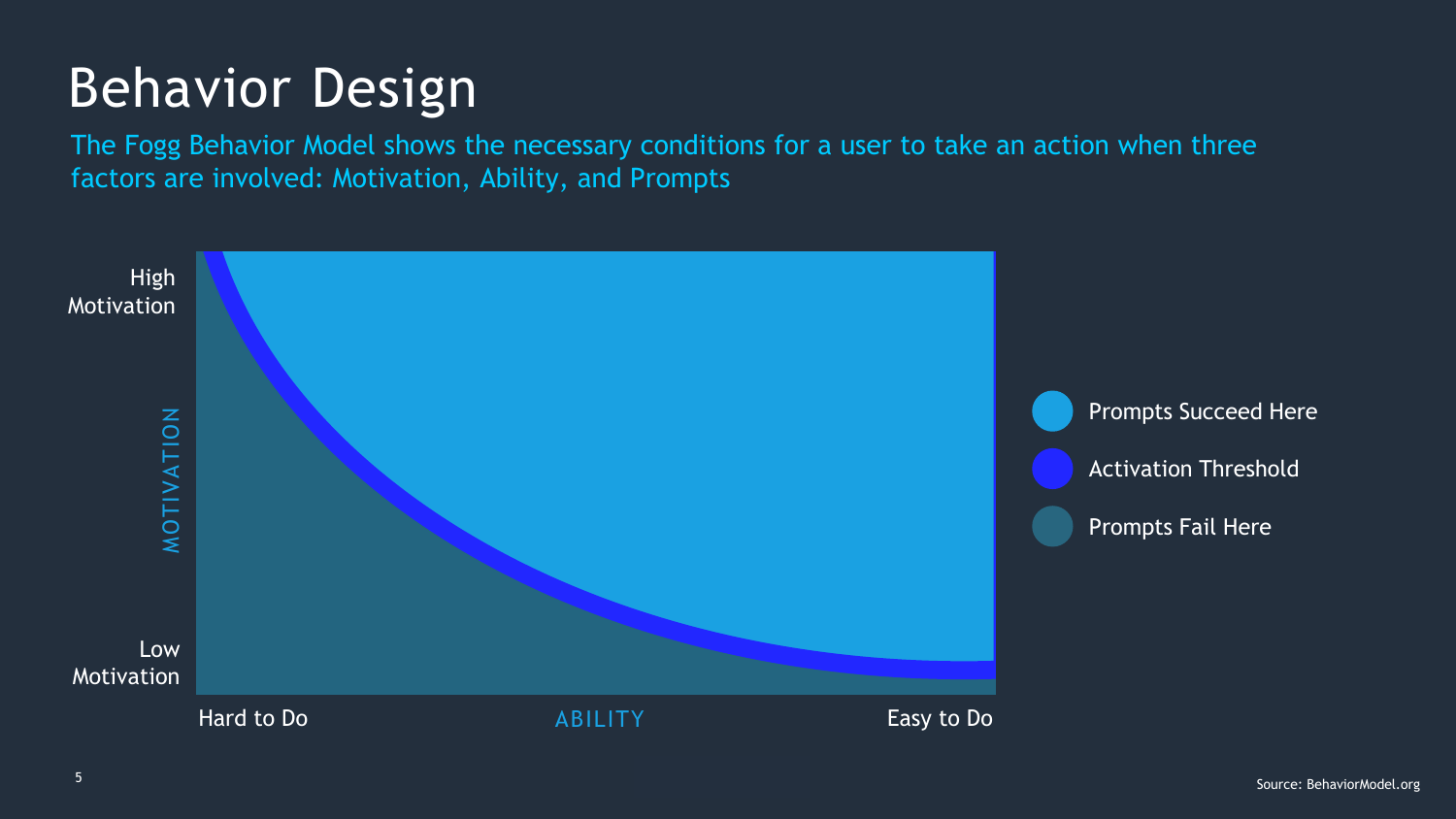## 

## Friction will deter users from coming back to the skill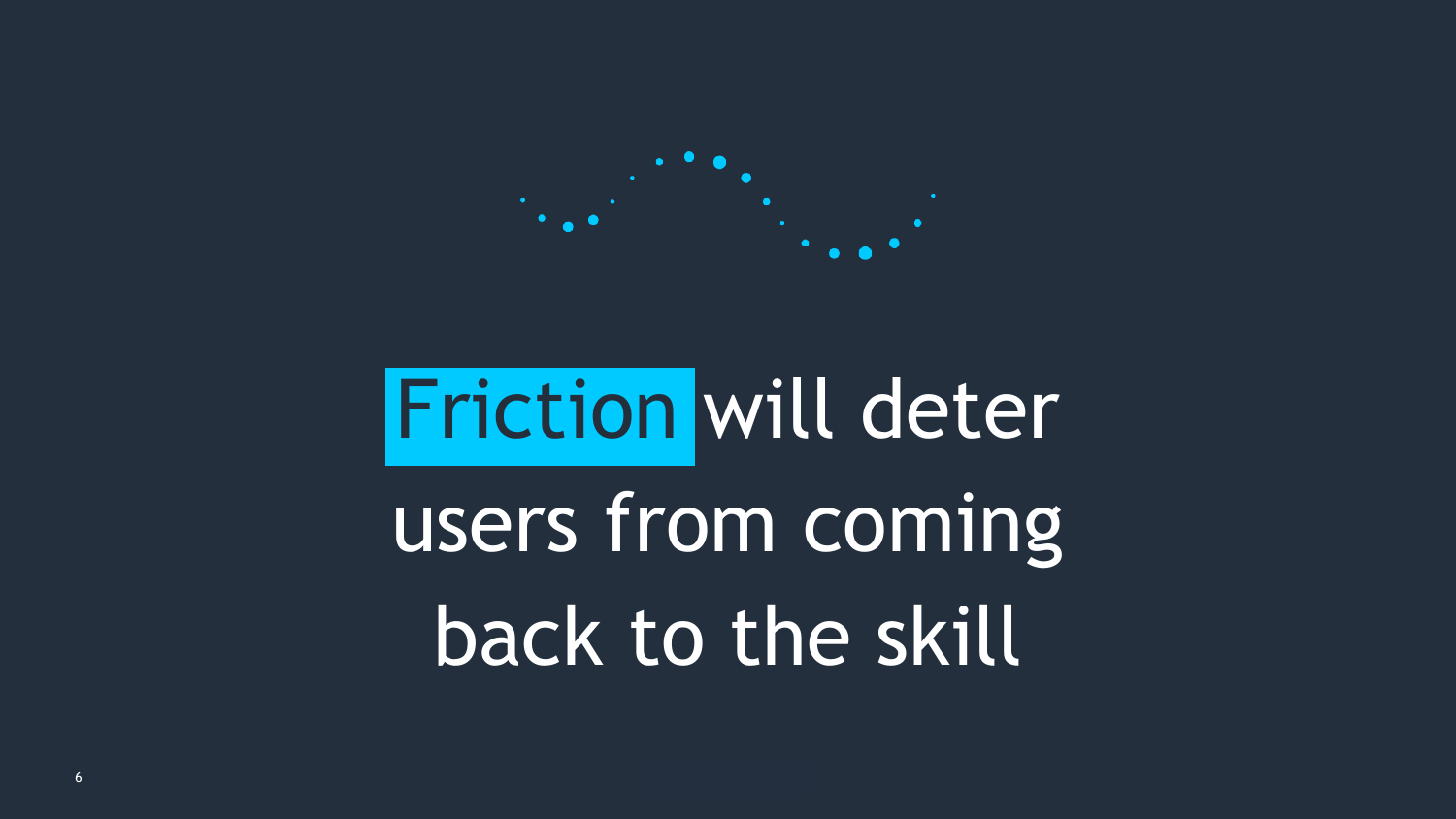

How can friction manifest?

- › Functional bugs
- › Usability issues
- › Invocation issues
- › Recognition (language model) issues
- › Confusing/poorly crafted prompts or responses
- Overly verbose/repetitive prompts or responses

#### Friction Can Manifest Itself In a Number of Ways With Factors Both Within The Skill and Outside

#### In-Skill Friction Points

External Factors

- › Product Availability
- › API Connectivity
- › Change in Marketing
- › Changes in Voice-Over Talent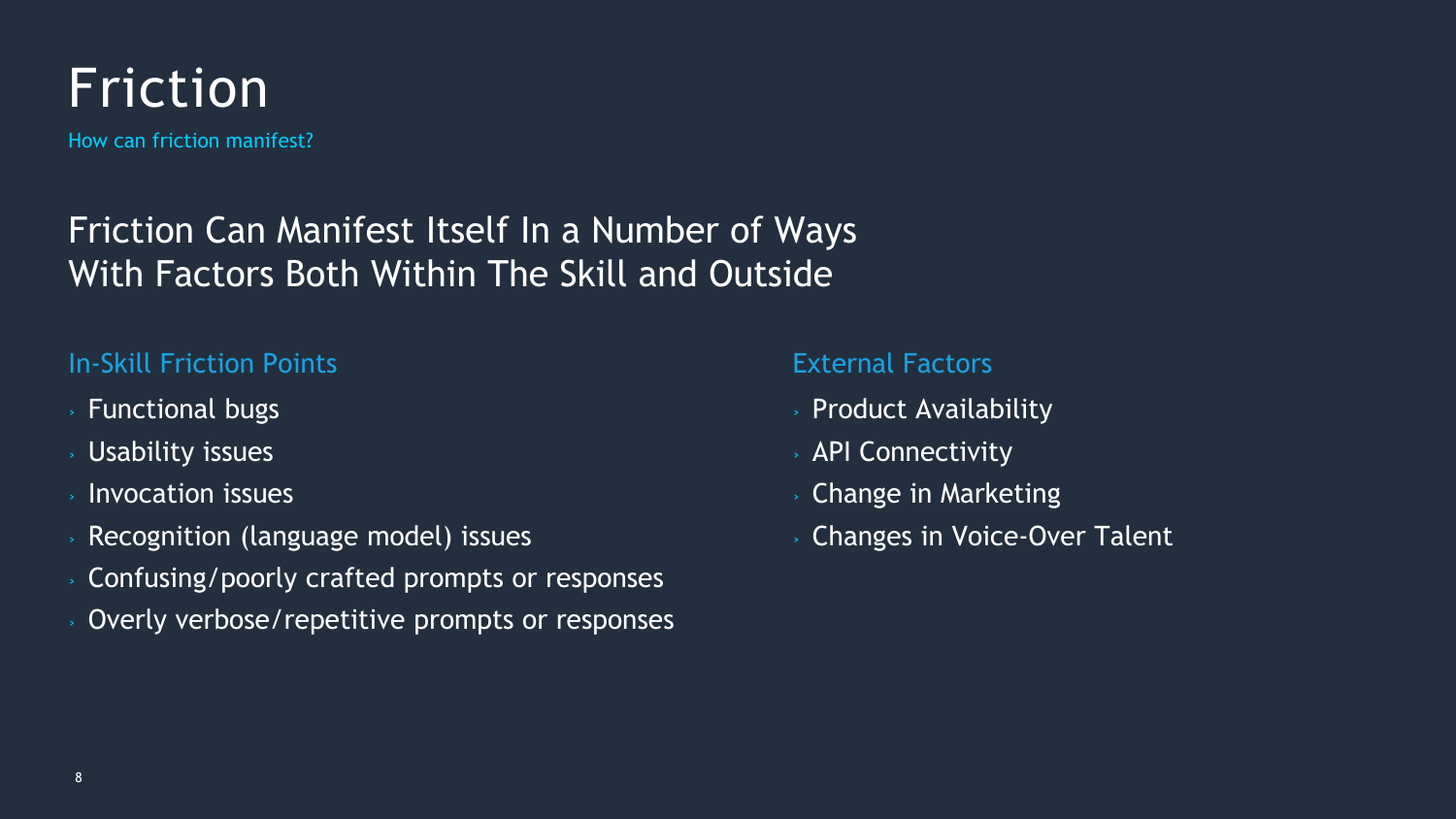#### Customer Reviews

This game only allows me to answer the first question and then it doesn't understand or accept my 2nd answer.

> "Fix the volume."

"Notification does not work."

"It is not allowing me to sign in or create another account."

> "This skill is terrible, it even goes on endless loops with 'what do u want?' regardless of what you ask."

#### Add new stories plz!

"It randomly forgets my address."

"At first it worked great. i enjoyed it. now the screen has gone black and the pictures are gone. very sad."

#### I got answer right but it said i was wrong.

The skill doesn't work with Canadian zip codes.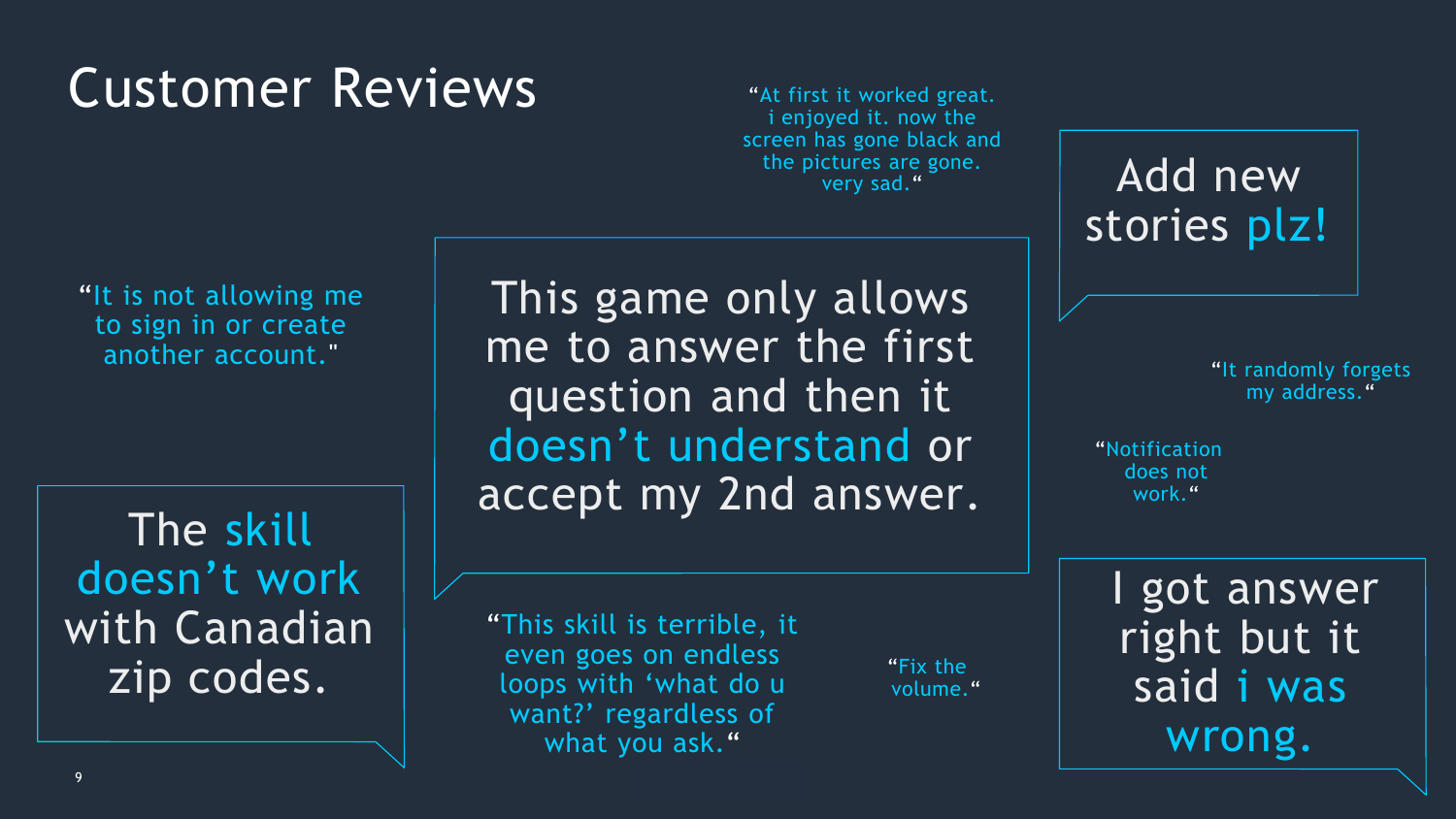### Intent History (Build Tab)

| $mass, 4, 6, 7$ accentaces cold<br><b>Unresolved Utterances</b><br><b>Resolved Utterances</b> |                                   |                   |                        |             |                   |                         |                                        |  |  |  |
|-----------------------------------------------------------------------------------------------|-----------------------------------|-------------------|------------------------|-------------|-------------------|-------------------------|----------------------------------------|--|--|--|
| <b>Bulk Map</b><br><b>Resolve</b>                                                             |                                   |                   |                        |             |                   |                         |                                        |  |  |  |
|                                                                                               | UTTERANCE O                       | <b>CONFIDENCE</b> | INTENT O               | SLOT(S)     | <b>DIALOG ACT</b> | <b>INTERACTION TYPE</b> | Showing 10 utterances<br><b>ACTION</b> |  |  |  |
|                                                                                               | make a bear sound                 | HIGH              | MakeAnimalSoundIntent  | animal<br>۰ |                   | <b>MODAL</b>            | Map                                    |  |  |  |
|                                                                                               | tell me what a parrot sounds like | HIGH              | MakeAnimalSoundIntent  | animal      |                   | <b>MODAL</b>            | Map                                    |  |  |  |
|                                                                                               | can you scream like a goat        | <b>HIGH</b>       | MakeAnimalSoundIntent  | animal<br>۰ |                   | <b>MODAL</b>            | Map                                    |  |  |  |
|                                                                                               | make a random animal sound        | <b>HIGH</b>       | HearRandomAnimalIntent | ٠           |                   | <b>MODAL</b>            | Map                                    |  |  |  |
|                                                                                               | make a pikachu noise              | <b>HIGH</b>       | MakeAnimalSoundIntent  | animal<br>۰ |                   | <b>MODAL</b>            | Map                                    |  |  |  |

#### matching 4.047 utterances total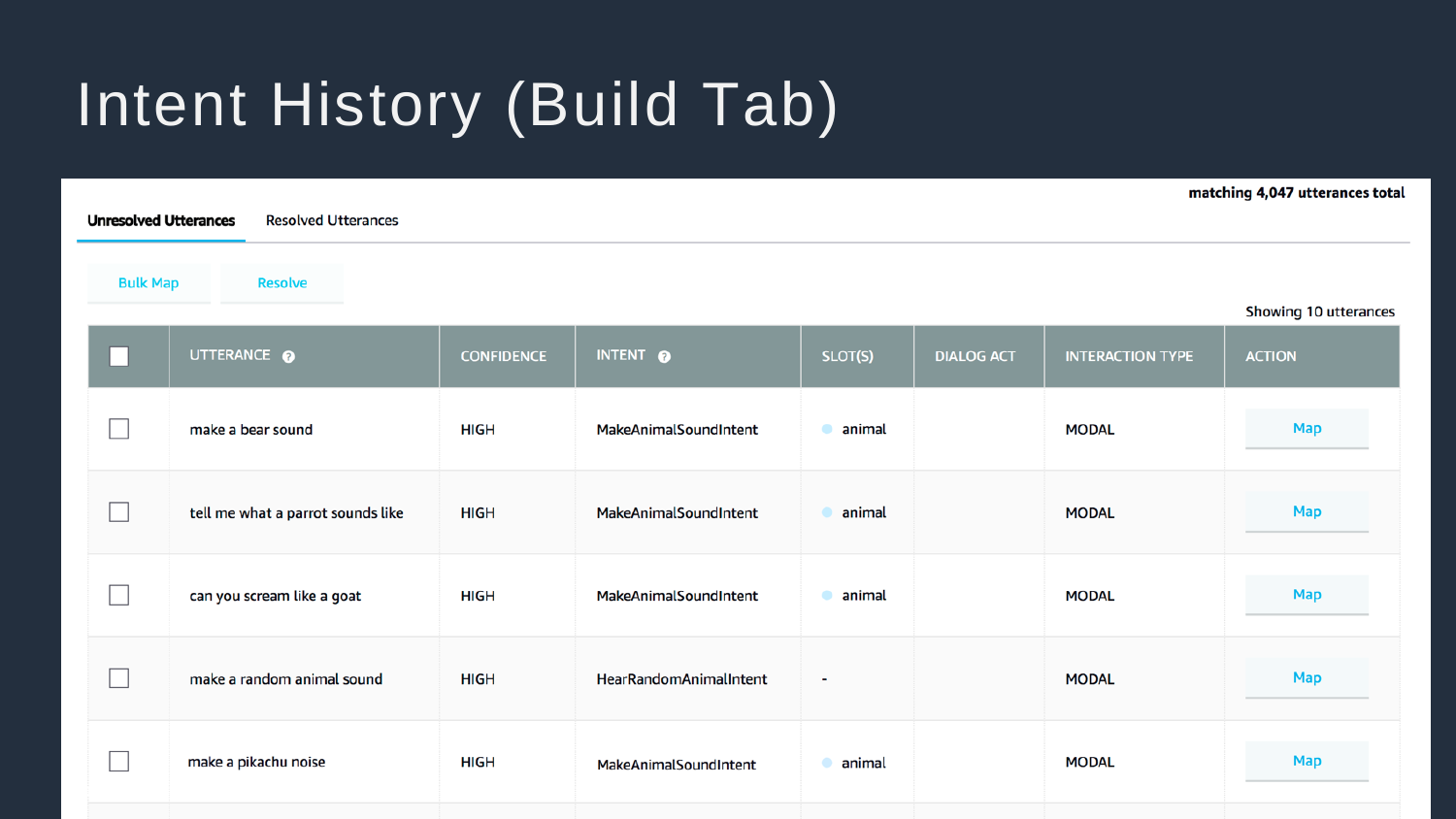#### Retention Metrics

| All<br>$\mathcal{N}_{\rm tot}$                                                                                                                                                                                              |               |                           |                           |                             |              |                 |                  |               |                      |                            |                           |                |    |                                       |      |               |
|-----------------------------------------------------------------------------------------------------------------------------------------------------------------------------------------------------------------------------|---------------|---------------------------|---------------------------|-----------------------------|--------------|-----------------|------------------|---------------|----------------------|----------------------------|---------------------------|----------------|----|---------------------------------------|------|---------------|
| Retention<br>User retention for skills is calculated on a weekly basis, on Mondays, at UTC midnight, using data from all locales for your skill. For each cohort, up to 12 weeks of retention data is available.<br>Summary |               |                           |                           |                             |              |                 |                  |               |                      |                            |                           |                |    |                                       |      |               |
| CUSTOM                                                                                                                                                                                                                      | Skill Stage 2 |                           |                           | Time Interval (UTC) $\odot$ |              |                 |                  |               |                      |                            |                           |                |    | Aggregation Period                    |      |               |
| Customers                                                                                                                                                                                                                   | Live          | $\gamma_{\rm{p}}c$        |                           | Today                       | Yesterday    |                 | Last 7 Days      | Last 30 Days  | $6/6/19 -$<br>7/7/19 |                            |                           |                |    | $W_{\cdot}$                           |      |               |
| Sessions                                                                                                                                                                                                                    |               |                           |                           |                             |              |                 |                  |               |                      |                            |                           |                |    |                                       |      |               |
| Utterances                                                                                                                                                                                                                  |               | Retention ?               |                           |                             |              |                 |                  | Weeks         |                      |                            |                           |                |    | <b>Show Percent</b><br>$\blacksquare$ |      | 圡             |
| Intents                                                                                                                                                                                                                     |               |                           | Total                     | $\mathbf{1}$                | $\mathbf{z}$ | 3               | $\boldsymbol{4}$ | 5             | 6                    | $7\phantom{.0}$            |                           | 9              | 10 | 11<br>12                              |      |               |
| Retention                                                                                                                                                                                                                   |               | Percent                   | 00%                       | 14.4%                       | 9.7%         | 8.2%            | 7.3%             | 6.6%          | 6.1%                 | 5.9%                       | 5.6%                      | D%             |    | D%<br>p%                              |      |               |
| Interaction Path                                                                                                                                                                                                            |               |                           | <b><i><u>loox</u></i></b> | <b>loocxook</b>             |              |                 | <b>xxxxx</b>     | <b>kxcxxx</b> | <b>kxcxxx</b>        | x,xxx                      | x,xxx                     |                |    |                                       |      |               |
| Skill Activation                                                                                                                                                                                                            |               | Count                     |                           |                             | <b>XXXXX</b> | <b>boc.xoox</b> |                  |               |                      |                            |                           |                |    |                                       |      |               |
|                                                                                                                                                                                                                             | Cohort        | May 6th - May 12th        | <b>XXXXX</b>              | 14.4%                       | 10.8%        | 9.2%            | 7.7%             | 7.1%          | 6.7%                 | 5.9%                       | 5.6%                      |                |    |                                       |      |               |
|                                                                                                                                                                                                                             |               | May 13th - May 19th       | <b>XXXXXX</b>             | 14.8%                       | 10.7%        | 8.5%            | 7.7%             | 7.2%          | 6.2%                 | 5.8%                       |                           |                |    |                                       |      |               |
|                                                                                                                                                                                                                             |               | May 20th - May 26th       | 1000000                   | 14.2%                       | 8.5%         | 7.5%            | 6.7%             | 5.7%          | 5.4%                 |                            |                           |                |    |                                       |      |               |
|                                                                                                                                                                                                                             |               | tay 27th - Jun 2nd        | <b>XXXXX</b>              | 13.4%                       | 9.6%         | 8.2%            | 7%               | 6.3%          |                      |                            |                           |                |    |                                       |      | Weeks         |
|                                                                                                                                                                                                                             |               | Jun 3ro Jun 9th           | <b>XXXXX</b>              | 15.5%                       | 10.2%        | 8.3%            | 7.3%             |               |                      |                            |                           | Total          |    | $\mathbf{1}$                          | 2    |               |
|                                                                                                                                                                                                                             |               | Jun 10th - Jun 16th XXXXX |                           | 15%                         | 8.9%         | 7.6%            |                  |               |                      |                            |                           |                |    |                                       |      |               |
|                                                                                                                                                                                                                             |               | Jun 17th - Jun 23rd       | <b>XXXXXXX</b>            | 13.5%                       | 8.8%         |                 |                  |               |                      |                            | Percent                   | 100%           |    | 14.4%                                 | 9.7% |               |
|                                                                                                                                                                                                                             |               | Jun 24th - Jun 30th       | <b>XXXXX</b>              | 125%                        |              |                 |                  |               |                      |                            |                           |                |    |                                       |      |               |
|                                                                                                                                                                                                                             |               |                           |                           |                             |              |                 |                  |               |                      |                            |                           |                |    |                                       |      |               |
|                                                                                                                                                                                                                             |               | Jul 1st - Jul 7th XXXXXX  |                           |                             |              |                 |                  |               |                      |                            |                           | Count XXX, XXX |    | <b>XXX,XXX</b>                        |      | <b>XX,XXX</b> |
|                                                                                                                                                                                                                             |               |                           |                           |                             |              |                 |                  |               | Cohort               |                            |                           |                |    |                                       |      |               |
|                                                                                                                                                                                                                             |               |                           |                           |                             |              |                 |                  |               |                      |                            | May 6th - May 12th XX,XXX |                |    | 14.4%                                 |      | 10.8%         |
|                                                                                                                                                                                                                             |               |                           |                           |                             |              |                 |                  |               |                      |                            |                           |                |    |                                       |      |               |
|                                                                                                                                                                                                                             |               |                           |                           |                             |              |                 |                  |               |                      | May 13th - May 19th        |                           | XX,XXX         |    | 14.8%                                 |      | 10.7%         |
|                                                                                                                                                                                                                             |               |                           |                           |                             |              |                 |                  |               |                      |                            |                           |                |    |                                       |      |               |
|                                                                                                                                                                                                                             |               |                           |                           |                             |              |                 |                  |               |                      | May 20th - May 26th XX,XXX |                           |                |    | 14.2%                                 | 8.5% |               |
|                                                                                                                                                                                                                             |               |                           |                           |                             |              |                 |                  |               |                      |                            |                           |                |    |                                       |      |               |

| 3             | 4             | 5             |
|---------------|---------------|---------------|
| 8.2%          | 7.3%          | 6.6%          |
| <b>XX,XXX</b> | <b>xx,xxx</b> | <b>XX,XXX</b> |
| 9.2%          | 7.7%          | 7.1%          |
| 8.5%          | 7.7%          | 7.2%          |
| 7.5%          | 6.7%          | 5.7%          |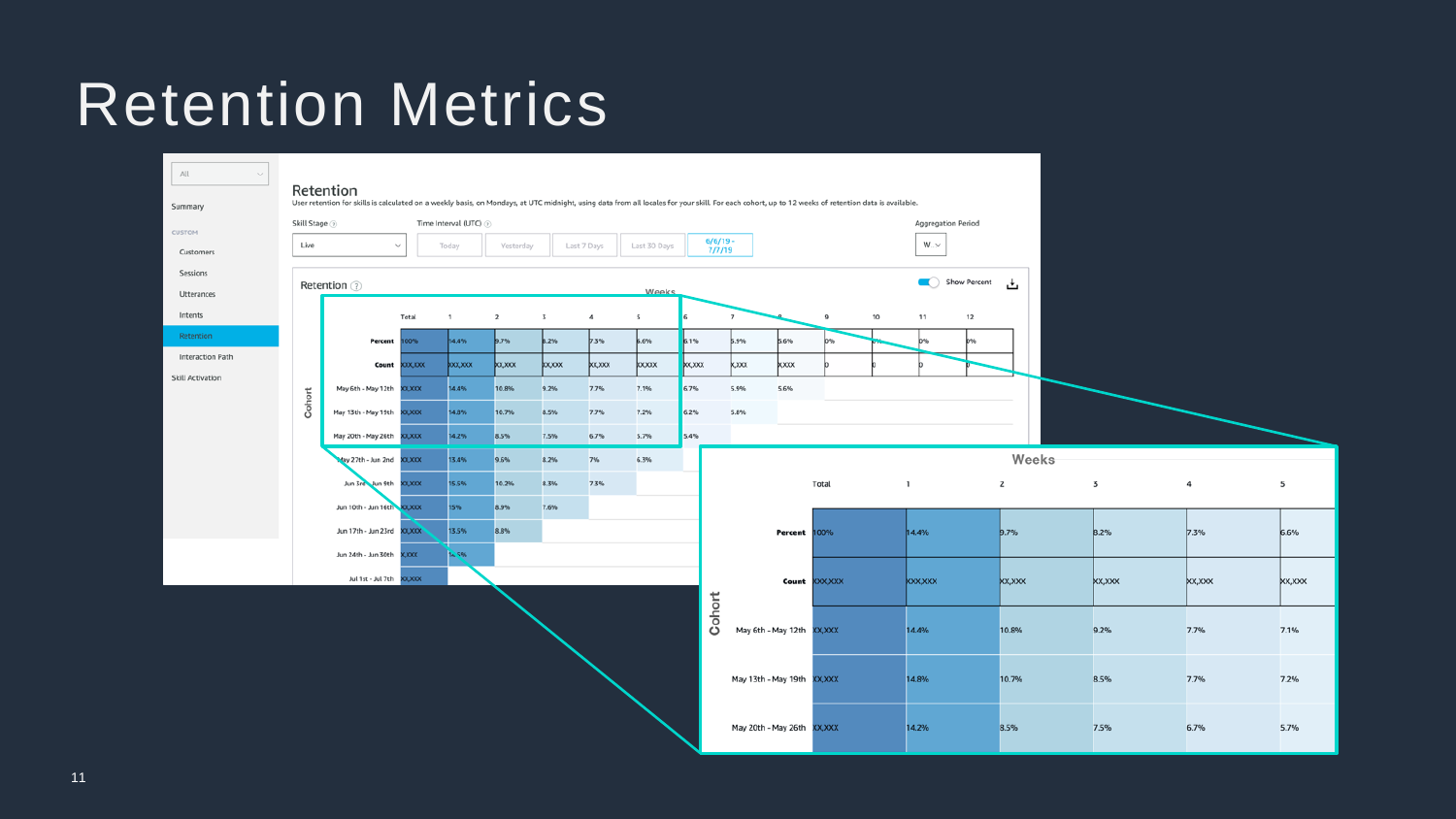#### Interaction Path Analysis

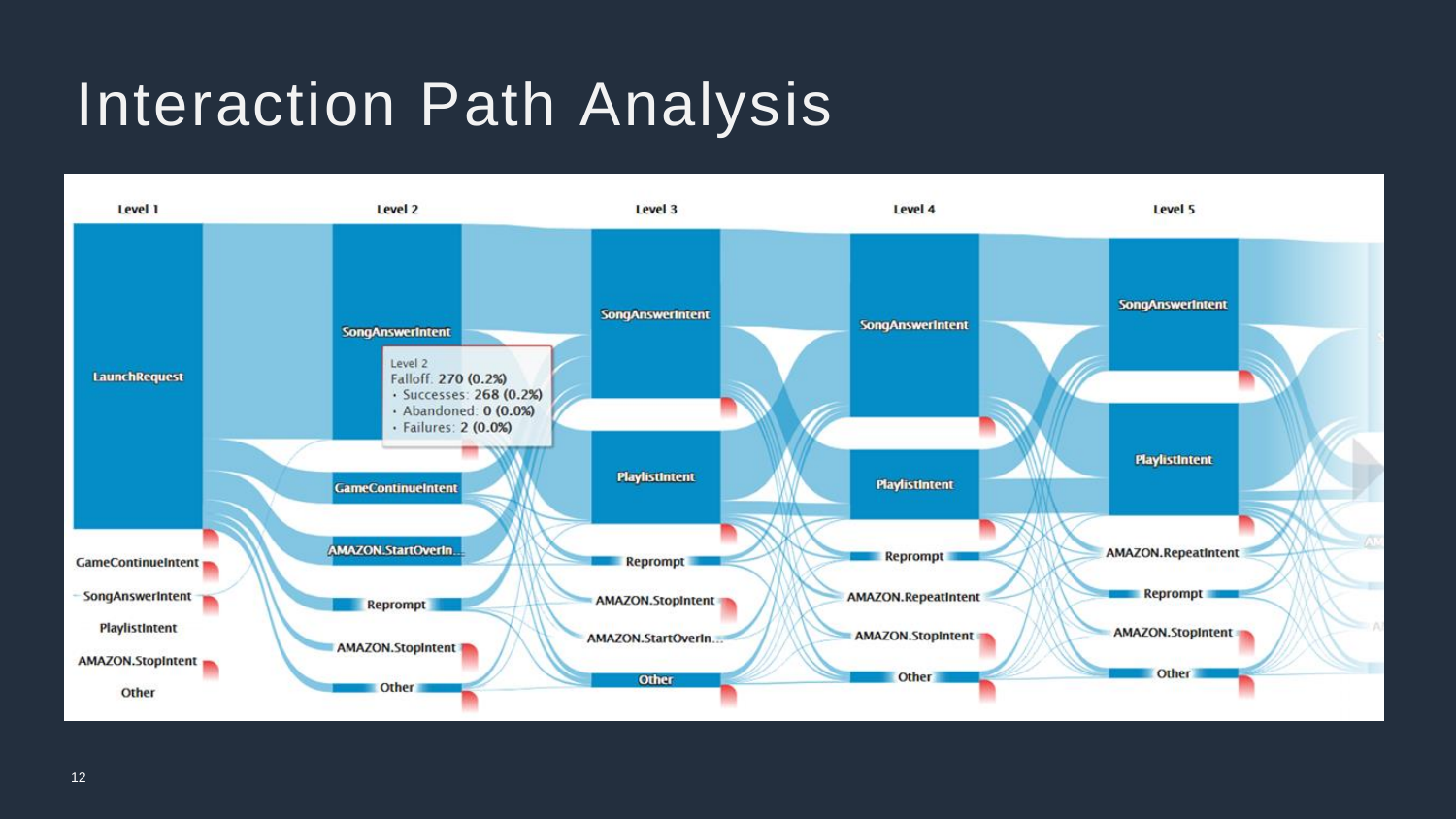

## High-quality content prompts customers to use skills. It needs to be framed, contextualized and designed for engagement.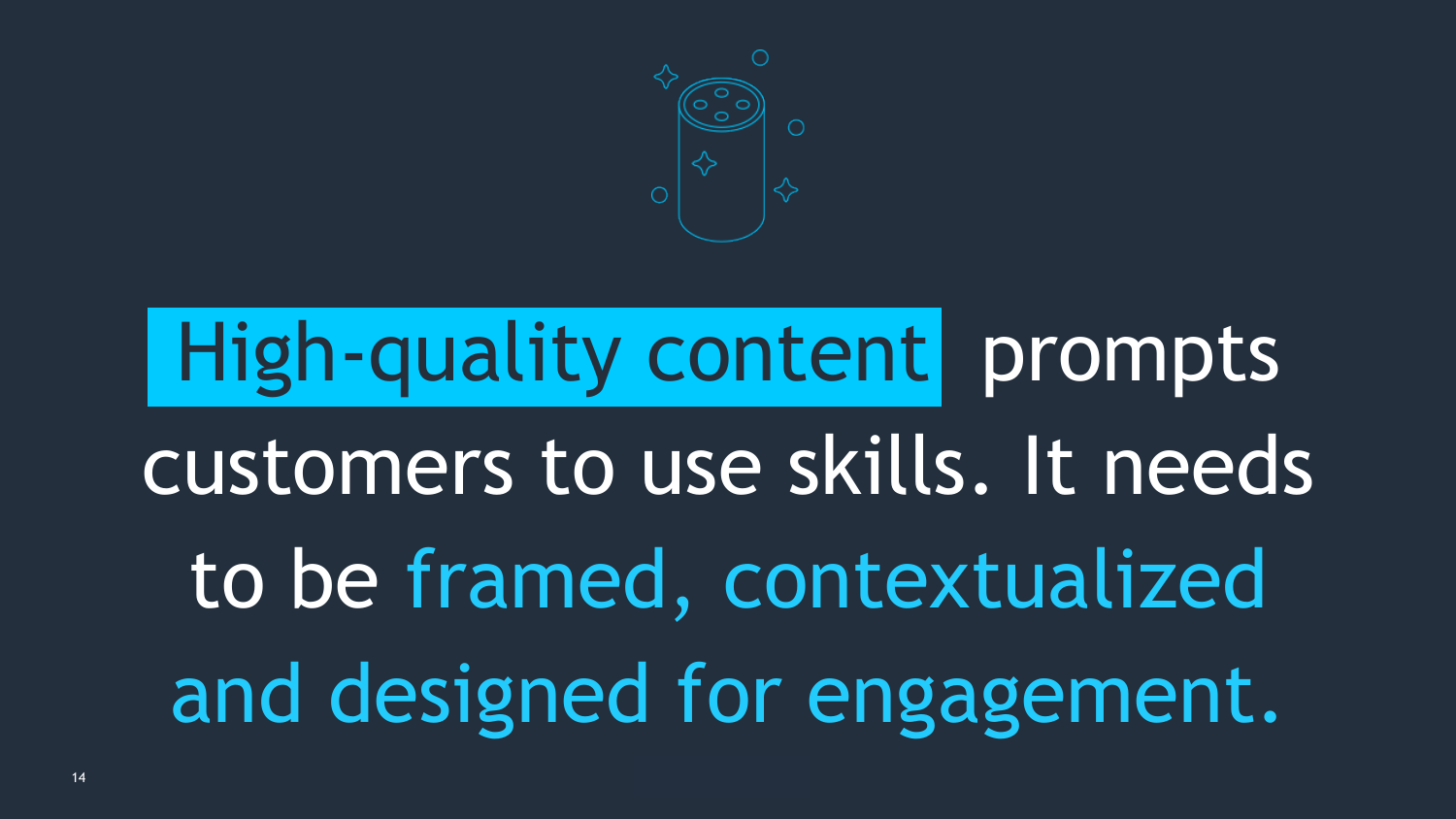#### Situational Content & Personalization

Tailor quality content based on the actions of your users



- › Design for the 1st and 100th time
- › Reward your loyal customers
- › Personalize based on data

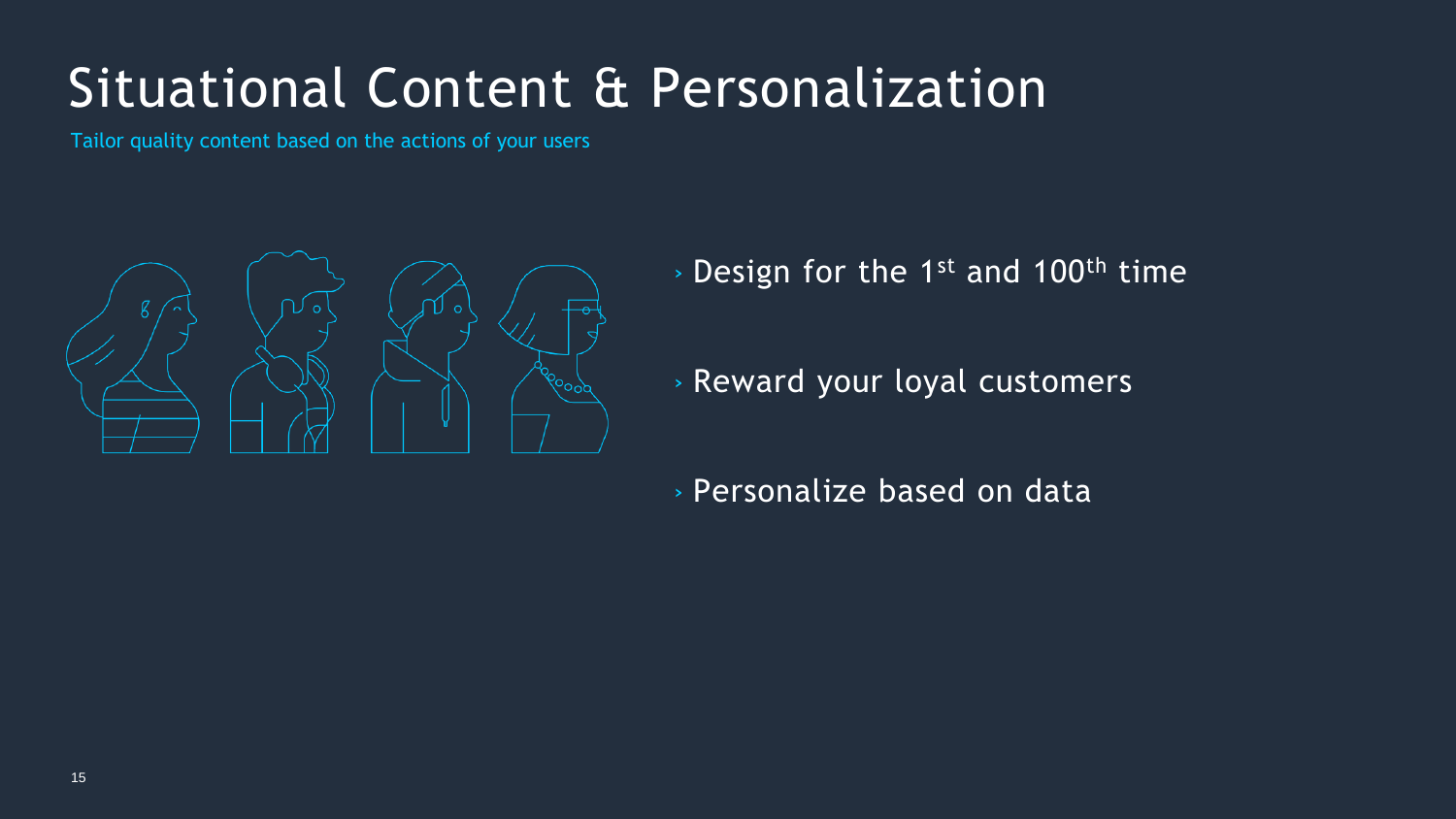#### Keep It Fresh

Optimize customer experience with dynamic and quality content

- › Timing is key
- › Consider external dynamics seasons, events, etc.
- › Use high quality audio
- › Refresh your content

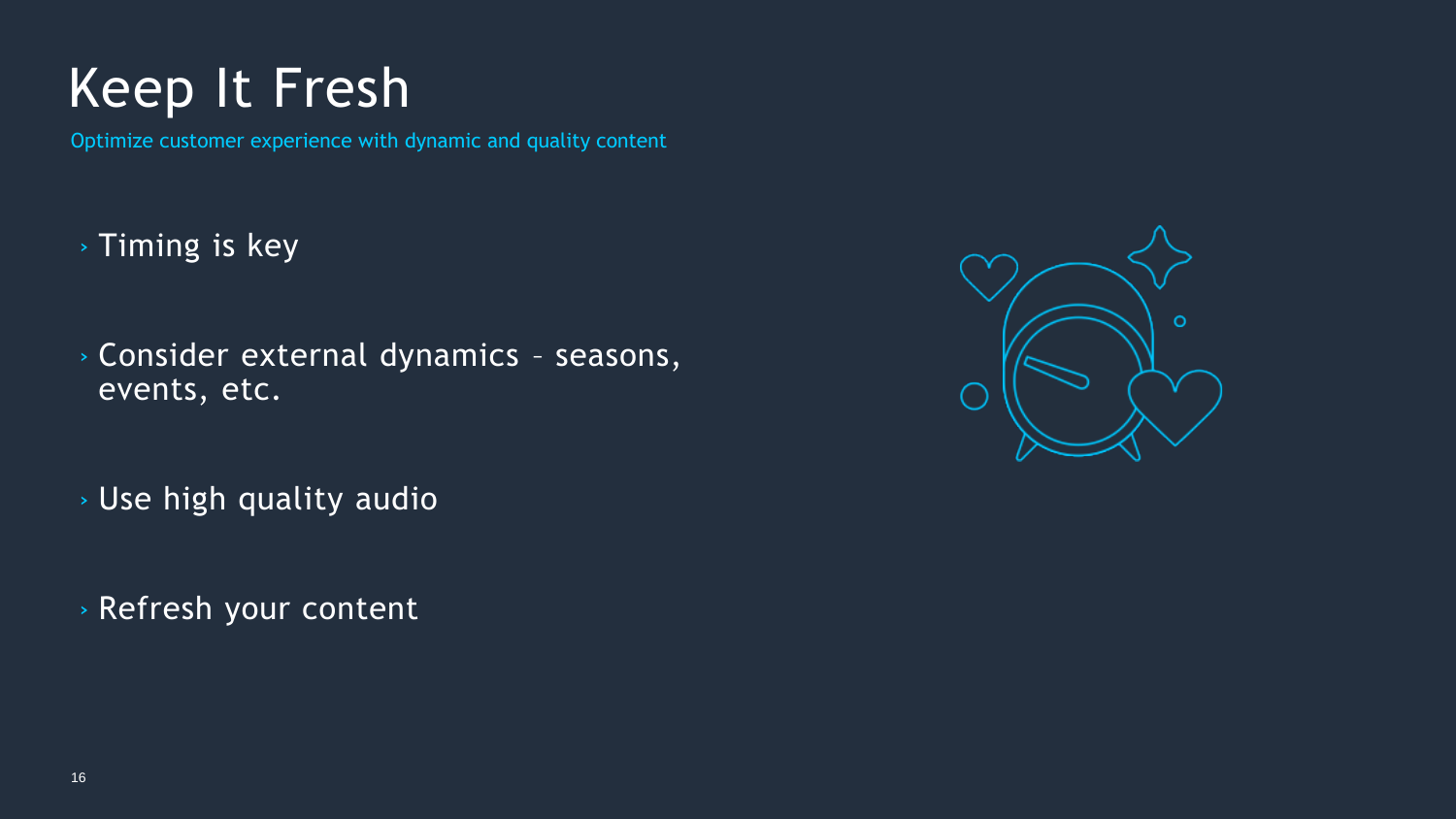

## Design **both** both first-use initiation and repeat interaction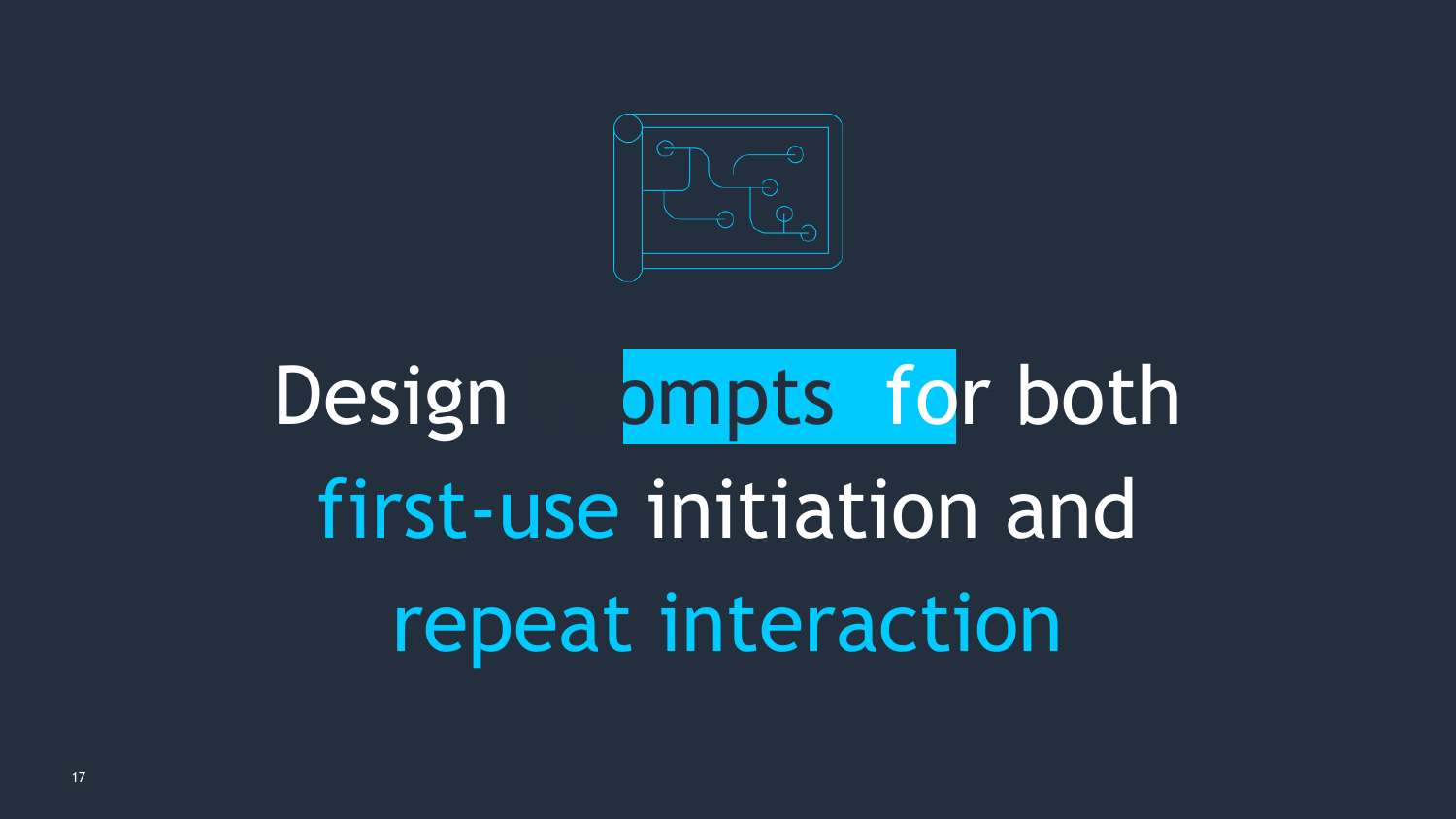#### In-Skill Prompts

In-skill gamification elements and techniques that promote and cultivate customer usage and reengagement.

#### External Prompts

Out of skill elements, often related to a larger ecosystem, that drive awareness and usage, such as marketing, notifications, SMS, and more.

Prompts should be thought of in two ways:

#### Prompts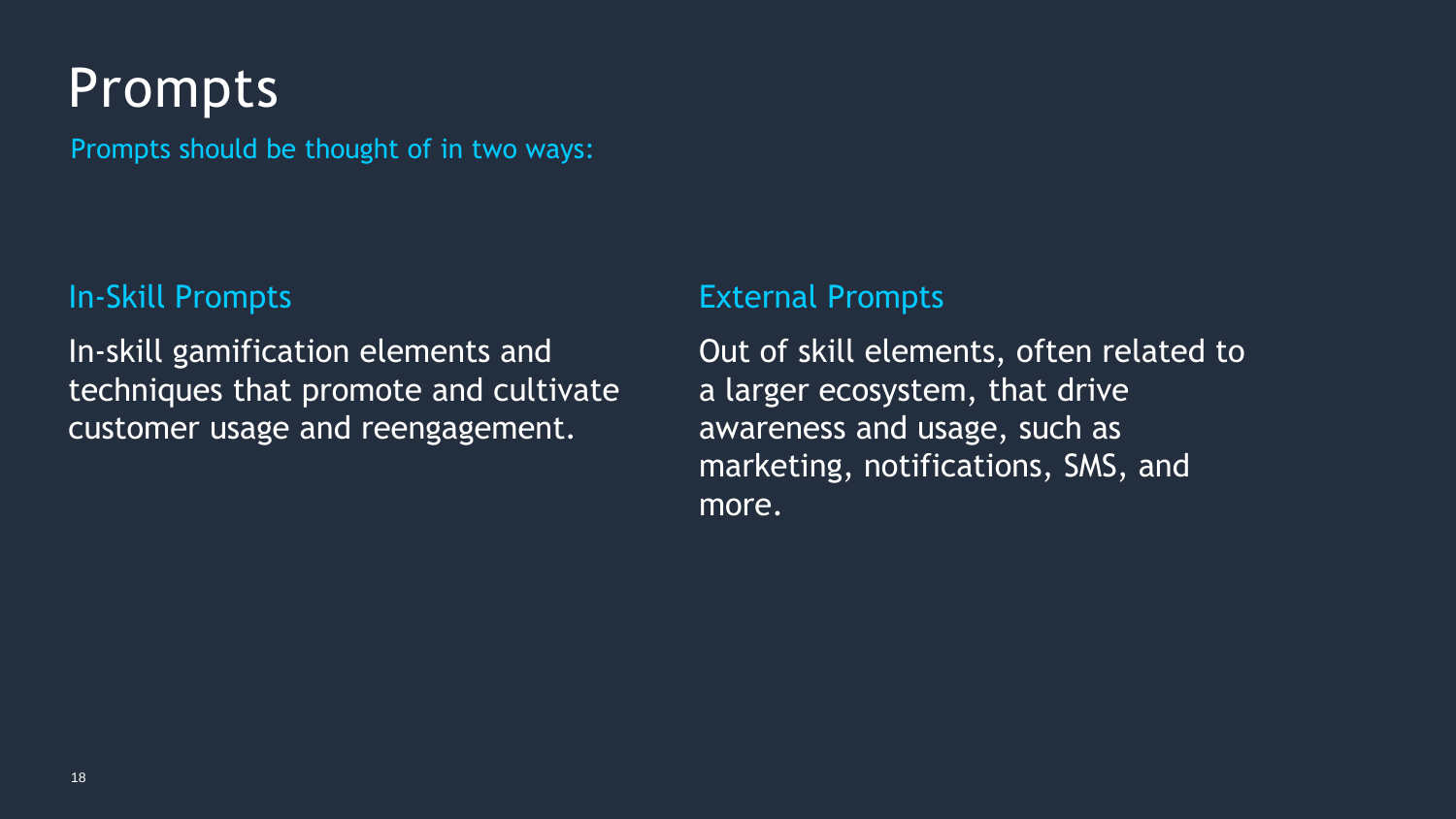Development & Accomplishment Unpredictability & Curiosity Ownership & Possession Social Influence & Relatedness Loss & Avoidance **Scarcity** Creativity & Feedback Epic Meaning & Calling 19



#### In-Skill Prompts

In-Skill prompts are diverse and often rooted in gamification techniques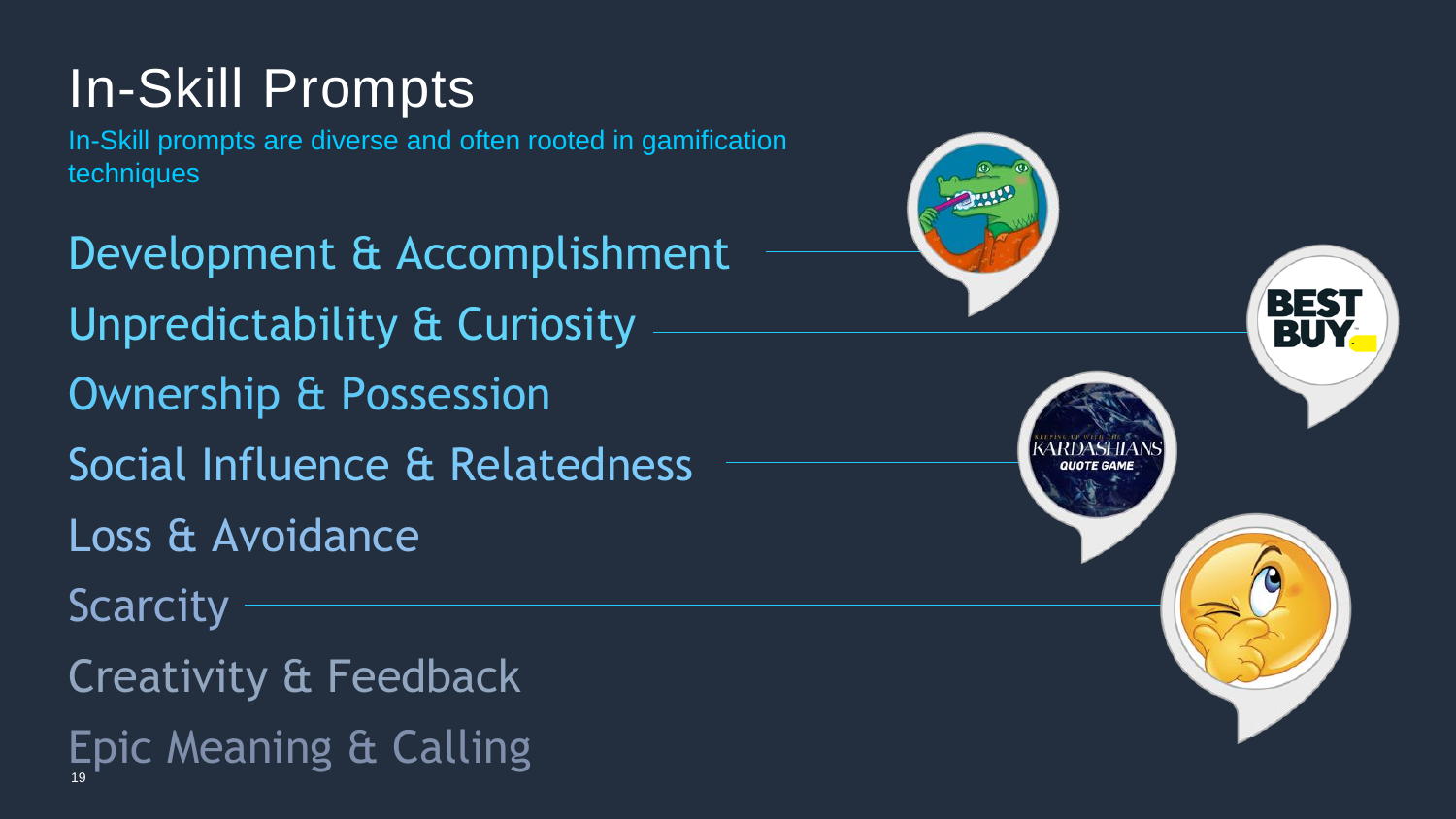

#### Alexa Mechanisms Proactive Events & Reminders



#### External Prompts

External prompts also have the power to influence a customer's motivation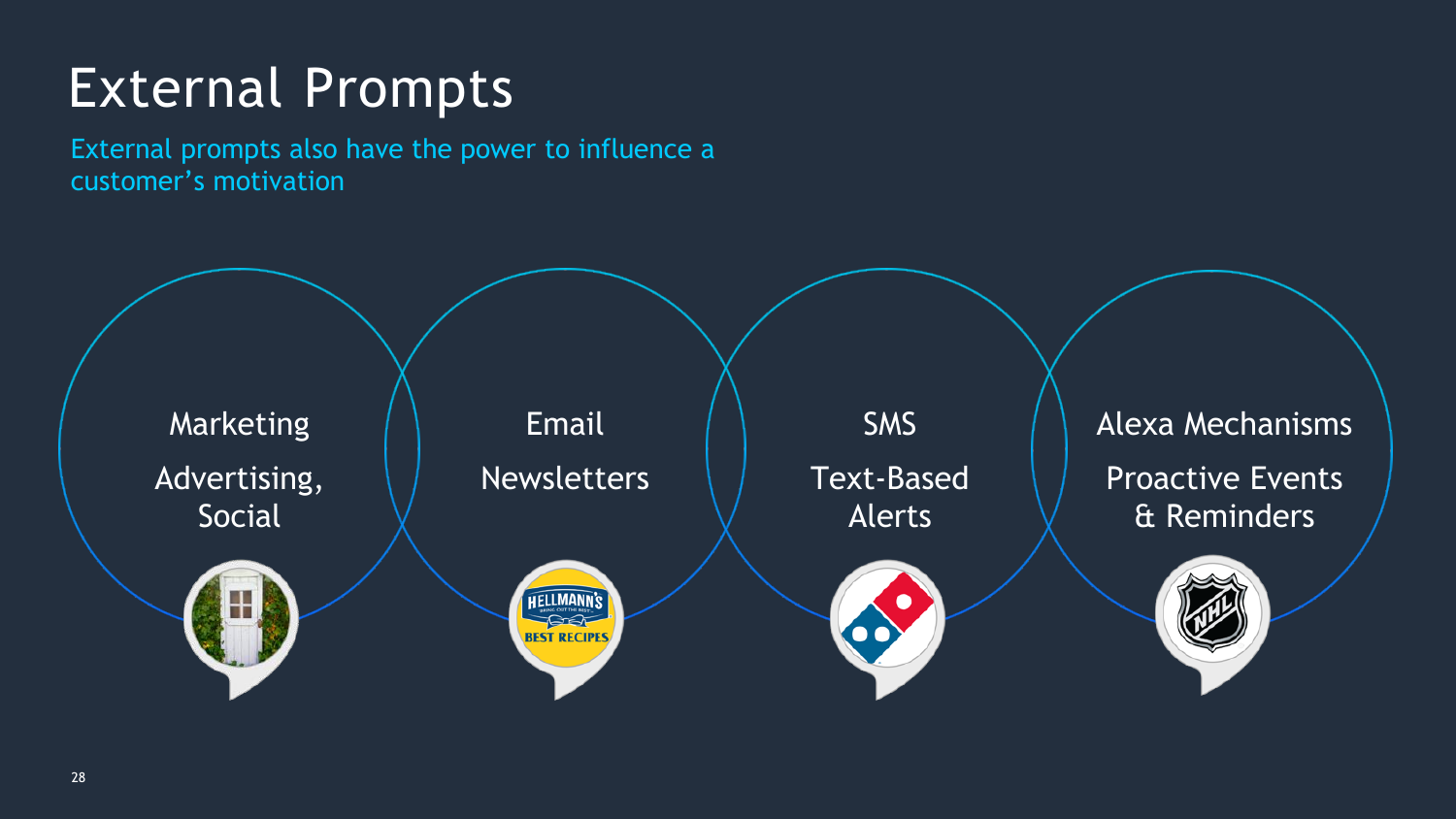Examples of situational timing

› **Routines** 

Going to bed, brushing teeth, eating

› **Entertainment**

Watching a show on TV, game night

Depending on your content, your prompt needs to be timed accordingly to the user journey

#### Timing Your Prompts

› **Promotional**

CTA on product box or email

› **Social** Streak counters, social check-ins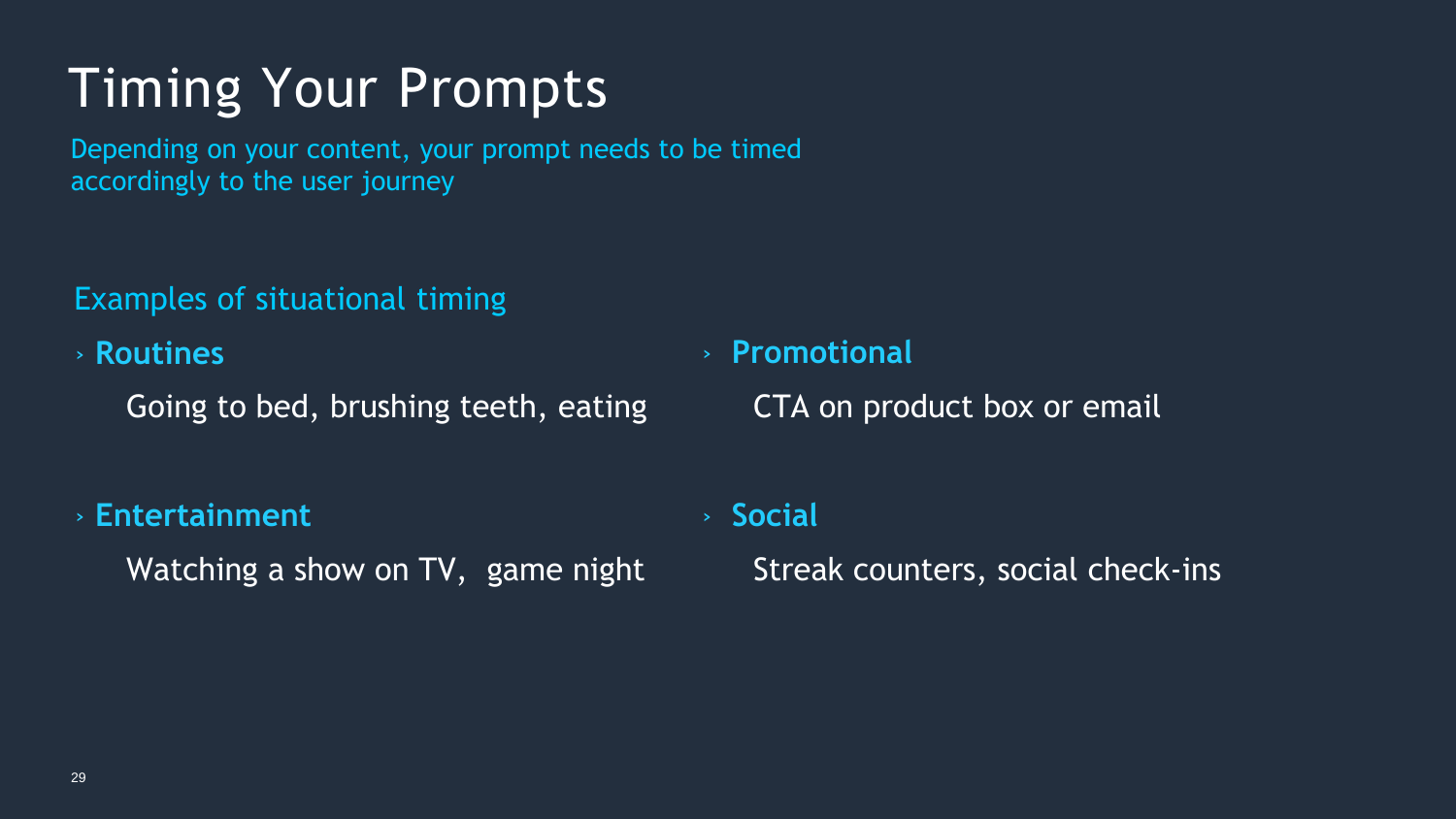#### Case Study: Sleep Sounds



#### Low Friction

#### Prompt

#### Quality Content

- Robust, single command invocation
- On repeat usage, takes user right to the audio

- User can choose the sound they want each night
- Dozens of high-quality sound recordings

#### Every night before the user goes to sleep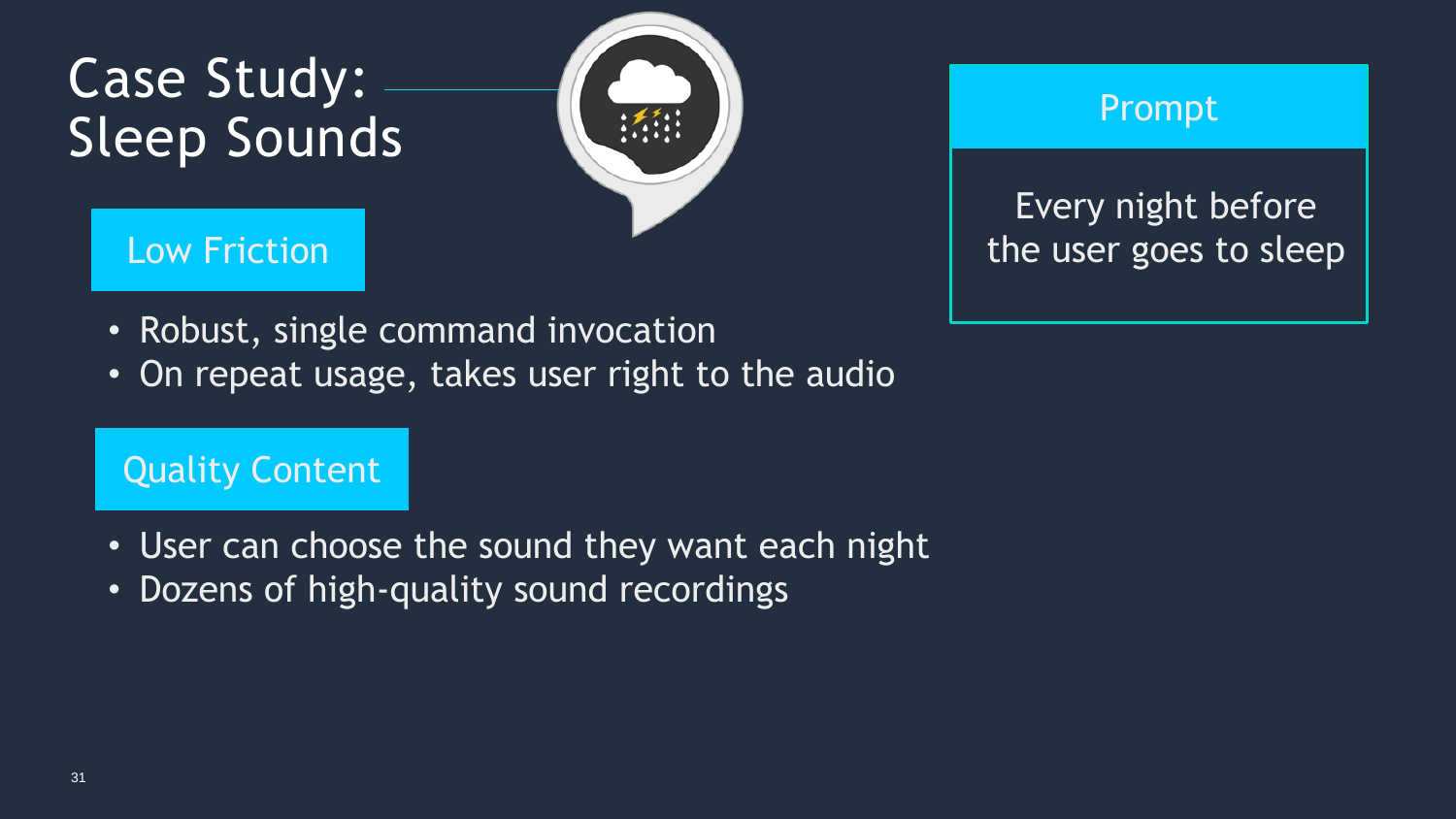#### Case Study: Jeopardy



#### Low Friction

#### Prompt

#### Quality Content

- Introductions personalized to the user history
- Quickly instructs the user on how to play, then gets to the game
- Question prompts are robust, and handle requests like "wait" and "repeat"



- -

#### Users can play the game after watching the show

• Daily content updates • Utilizes TV host's voice whenever possible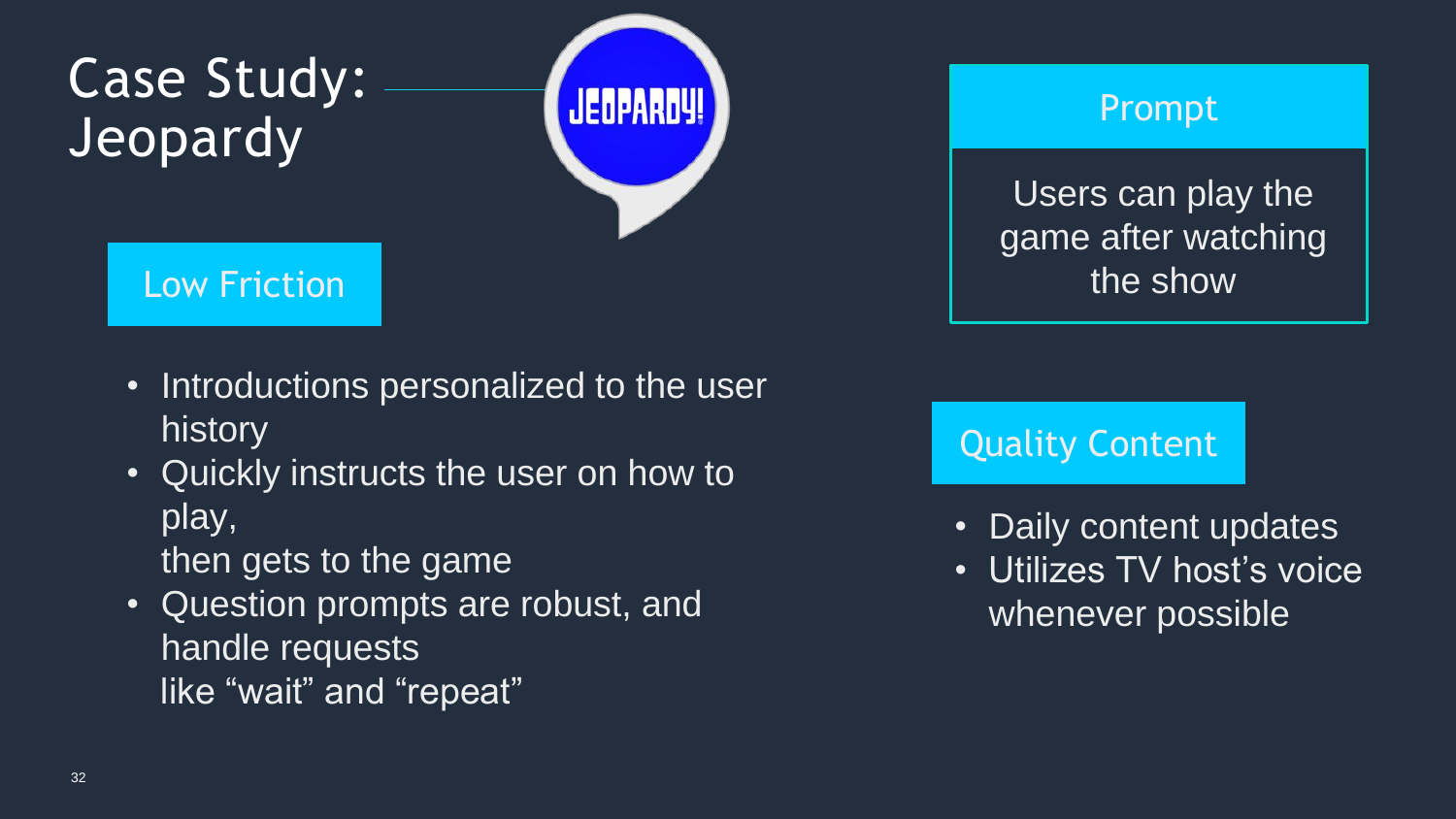## Let's get started!

Design new skills with retention in mind

Remove friction ✓ ✔ Optimize content Add motivators ✓



Review analytics, brainstorm with your teams and optimize existing skills for retention:

#### Experiment and iterate!